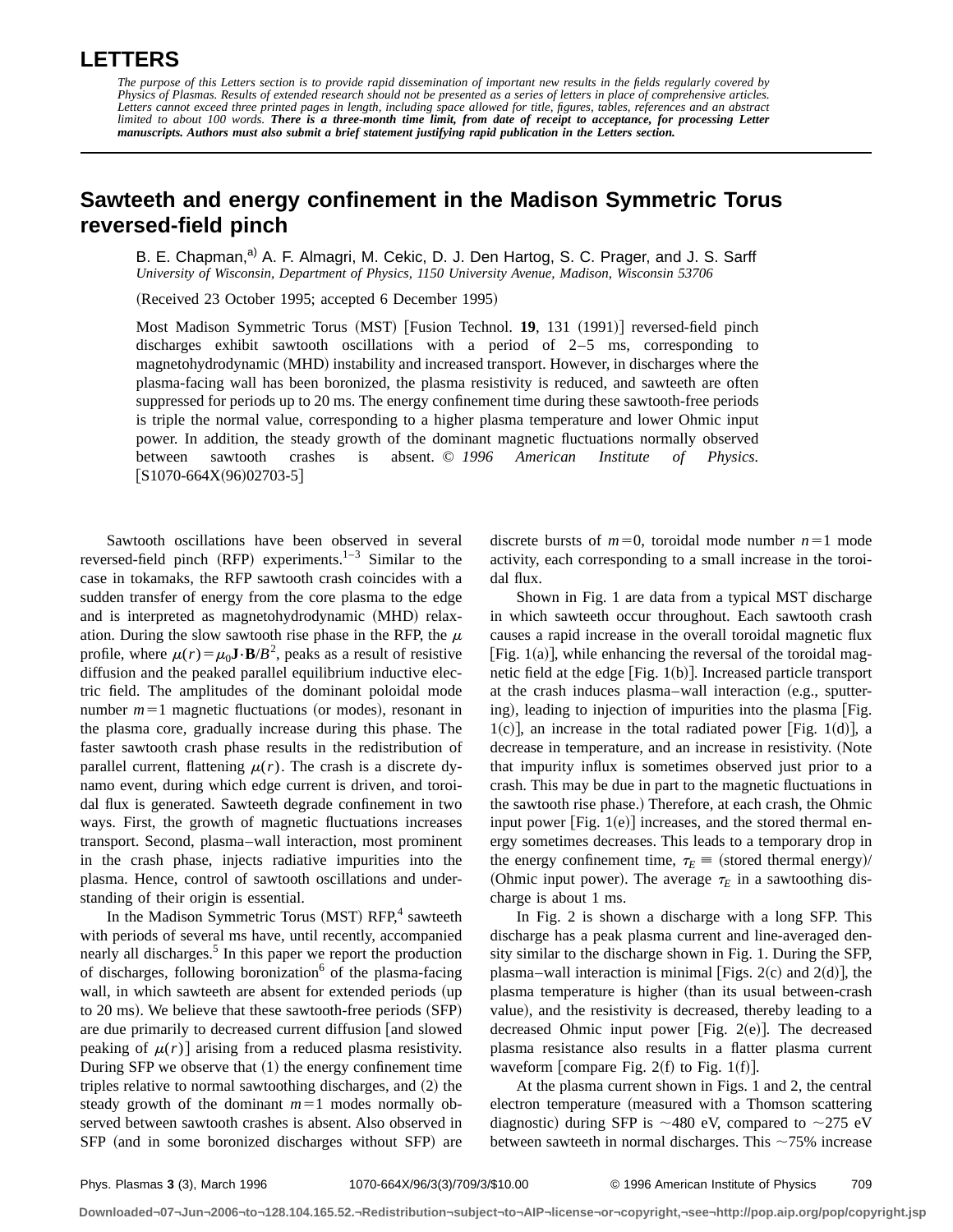

FIG. 1. Time variations of (a) the cross-section-averaged toroidal magnetic field,  $(b)$  the toroidal magnetic field at the plasma edge,  $(c)$  the CIII  $(464.74)$ nm) intensity, (d) the total radiated power, (e) the Ohmic input power, and (f) the toroidal plasma current during a typical MST discharge. A sawtooth crash is indicated by a dashed line.

in temperature coupled with the lower Ohmic input power leads to a SFP  $\tau_E$  of  $\sim$ 3 ms. Soft x-ray measurements indicate that the temperature and, thus,  $\tau_E$  are sustained until the crash that ends the SFP.

The behavior of the dominant magnetic modes during SFP is quite different from that between sawtooth crashes in normal discharges. The dominant modes have  $(m,n)=(1,6)$ ,  $(1,7)$ , and  $(1,8)$  and are resonant at various radii in the plasma core. In Fig.  $3(a)$  is shown the evolution of the  $(1,6)$ during a complete sawtooth cycle in a boronized discharge. Its amplitude increases (in the rise phase) until the crash that begins at  $\sim$ 13.4 ms. In Fig. 3(d) is shown the evolution of the  $(1,6)$  during a SFP later in the same discharge. Here, the mode maintains a nearly steady amplitude until the crash at the end of the SFP. This behavior is typical of the  $(1,7)$ ,  $(1,8)$ and higher- $n$   $m=1$  modes as well.

The behavior of the  $(0,1)$  mode between sawtooth crashes depends on the condition of the plasma-facing wall. The  $(0,1)$ , like all  $m=0$  modes, is resonant at the reversal radius (across which the toroidal magnetic field changes direction) near the plasma edge. In nonboronized discharges, the  $(0,1)$  amplitude remains small between crashes. However, following boronization, the  $(0,1)$  often exhibits quasiperiodic bursts, in both the sawtooth rise phase and SFP. The behavior of the  $(0,1)$  in a complete sawtooth cycle is shown in Fig.  $3(b)$ , while its behavior in a SFP is shown in Fig.  $3(e)$ . In neither the sawtooth rise phase or SFP are these bursts correlated with changes in the  $(1,6)$  or other  $m=1$  mode amplitudes. At each sawtooth crash, however, the amplitudes of the  $(0,1)$ ,  $(1,6)$ , and most of the other detectable modes



FIG. 2. Time variations of the plasma parameters in Fig. 1 during a discharge with a sawtooth-free period (SFP).

increase dramatically in unison. The effect is the same whether the crash follows a normal rise phase or a SFP.

Shown in Figs.  $3(c)$  and  $3(f)$  is the surface poloidal voltage,  $V_{\theta}$ . At each sawtooth crash,  $V_{\theta}$  increases substantially, responding to the overall increase of toroidal flux. Such an increase, indicative of a dynamo event, is also observed at a smaller amplitude coincident with each burst of the  $(0,1)$ mode. While each of these small-amplitude dynamo events causes a temporary increase in the Ohmic input power  $\lceil$  seen clearly during the SFP shown in Fig.  $2(e)$ , the events are benign compared to sawtooth crashes. One explanation for this, beyond the difference in amplitudes, is that the smallamplitude dynamo events appear to be localized to the plasma edge, in contrast to the sawtooth crashes which affect



FIG. 3. Evolution of  $(a)$  the  $(1,6)$  mode,  $(b)$  the  $(0,1)$  mode, and  $(c)$  the surface poloidal voltage during a complete sawtooth cycle. Shown in  $(d)$ – $(f)$ are these same signals during a sawtooth-free period later in the same discharge. Note the differing time scales. The dashed lines indicate the time at which the toroidal flux peaks during sawtooth crashes. Each crash begins with a rapid increase of the mode amplitudes.

**Downloaded¬07¬Jun¬2006¬to¬128.104.165.52.¬Redistribution¬subject¬to¬AIP¬license¬or¬copyright,¬see¬http://pop.aip.org/pop/copyright.jsp**